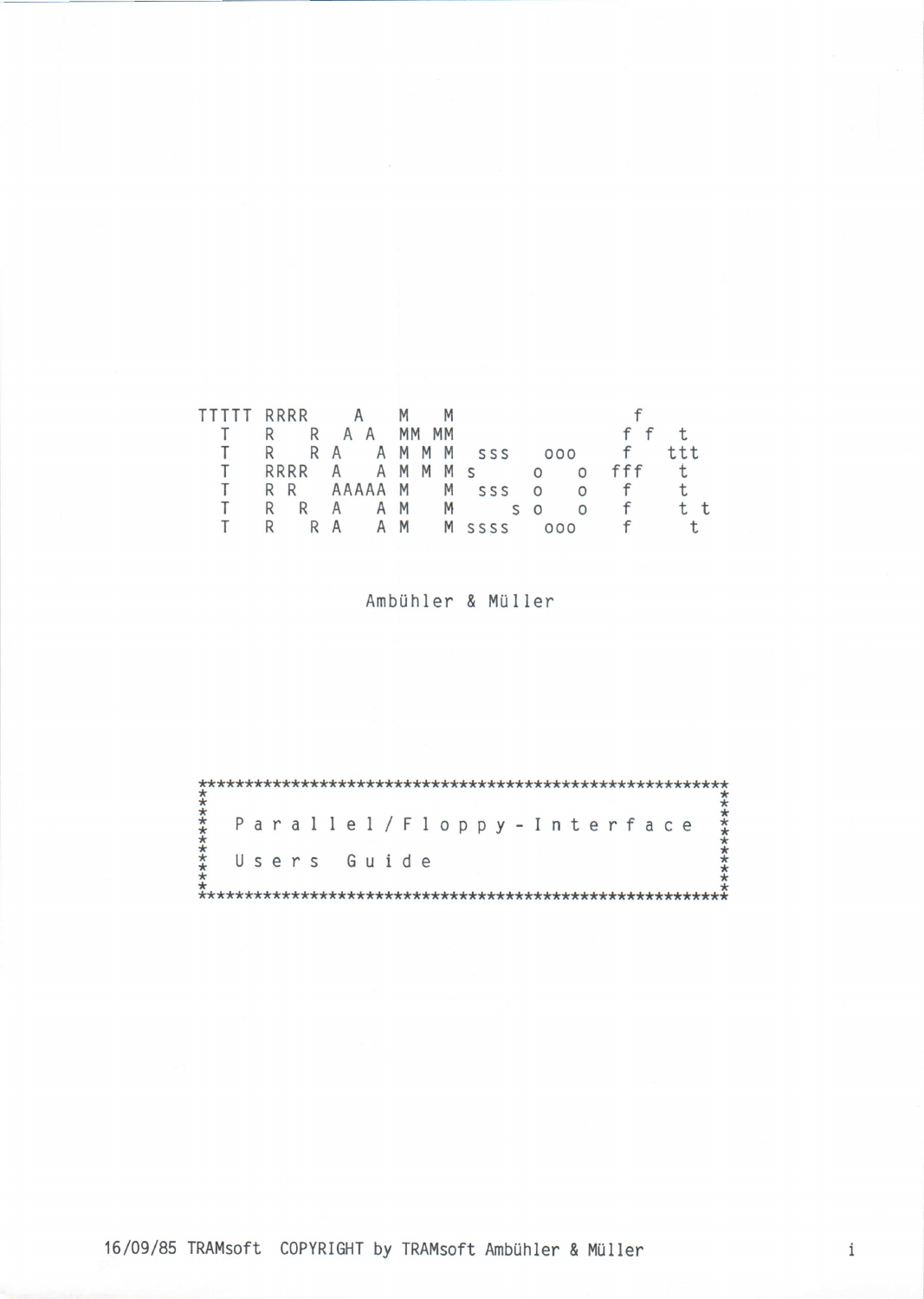# TRAMsoft Para I lel /Floppy-Interface \*\*\*\*\*\*\*\*\*\*\*\*\*\*\*\*\*\*\*\*\*\*\*\*\*\*\*\*\*\*\*\*\*

#### Introduction

The TRAMsoft Parallel/Floppy-Interface can be used as

- 16 bit parallel-input/output interface (using port A & B)

- Interface to any printer with CENTRONlCS-standard-interfcae (port B)

- Interface to up to 4 COMMODORE VC 1541 floppy-drives (port A)

It is possible to connect the printer and the floppy-drives at the same time.

#### \*\*\* Power Up - sequence \*\*\*

To prevent hardware distruction or data-loss, follow always this power upsequence:

<sup>1</sup>) Make sure, that no peripheral-device is switched on

2) Switch on the SHARP PC-1500/PC-1500A

3) Switch on all peripheral-devices in any order

#### \*\*\* Power Off - sequence \*\*\*

For the same reason follow this power off - sequence:

1) Switch off all peripheral-devices in any order

2) Switch off the SHARP PC-1500/PC-1500A

# Anti-Auto-Power-0ff - Feature (AAP0)

If the SHARP PC-1500/PC-1500A is switched off by its auto-power-off-feature all its peripheral-devices MUST be switched off, before the PC-1500/A is switched on again. To prevent this uncomfortable situation, the TRAMsoft Parallel/Floppy-Interface has a anti-auto-power-off-feature which prevents the PC-1500/A to switch off by issuing interrupts. This feature is disabled after a CLOAD- or CSAVE-operation. To start it again, CALL &E107 must be performed. The following message NEW 0 ... or CHECK: .. can be ignored. POKE &79DA, O disables the AAPO-feature.

# 16/09/85 TRAMsoft PF-l <sup>e</sup>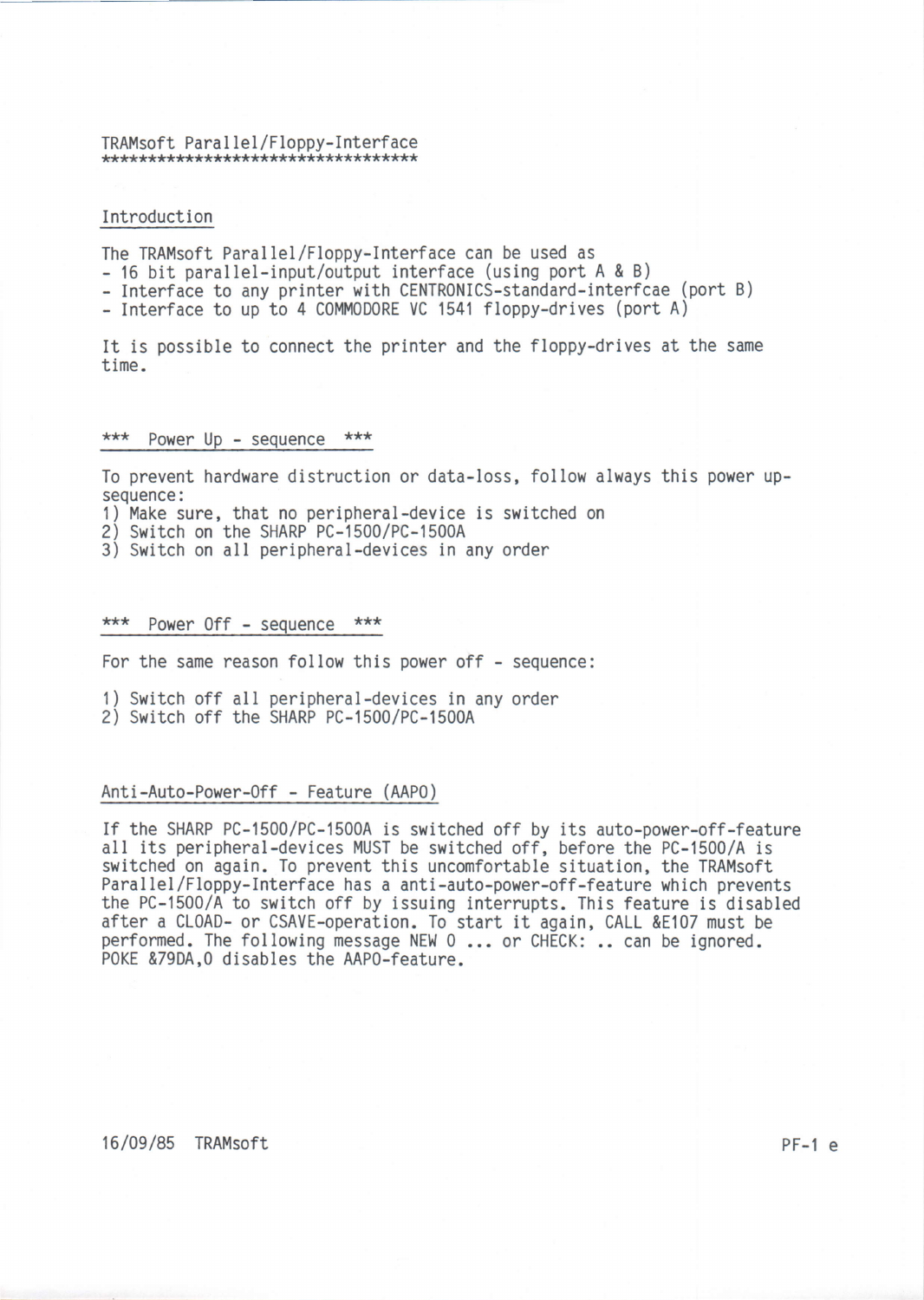# How to use the TRAMsoft Parallel-Interface-Software

# PC0N Port , Direction , Control-Signal-1 , Control-Signal-2

Controls the direction of the data-signals and the functions of the controlsignals.

- $-$  Port: "A" or "B"
- Direction: "I" for input, "O" for output
- Bricecion: rrivinipus, ror bacpas<br>- Control-Signal-1: "+","-","D" set flag if pulse pos., neg., disable flag
- Control-Signal-2: different use for port A and <sup>B</sup>

# PFLAG Port

Represents the status of the control-signals (0 .. 3)

 $-$  Port: "A" or "B"

#### PGET ( Port , Line ) or PGET\$ ( Port , Line )

Represents the status of a certain line  $(0,1$  or "L", "H")

 $-$  Port: "A" or "B"  $-$  Line:  $0...7$ 

#### PREAD Port

Represents the status of the lines of one port or both ports together (O .. 255 or 0 .. 65535).

 $-$  Port: "A" or "B" or "\*"

PSET Port, Line, Value

Sets a certain line to the specified status.

 $-$  Port: "A" or "B" - Line: 0 .. <sup>7</sup> - Value: 0 or <sup>1</sup>

# PWRITE Port , Value

Sets the line of one port or both ports together to the status specified by the value.

 $-$  Port: "A" or "B" or "\*" - Value: 0 .. 255 or 0 .. <sup>65535</sup>

16/09/85 TRAMsoft PF-2 <sup>e</sup>